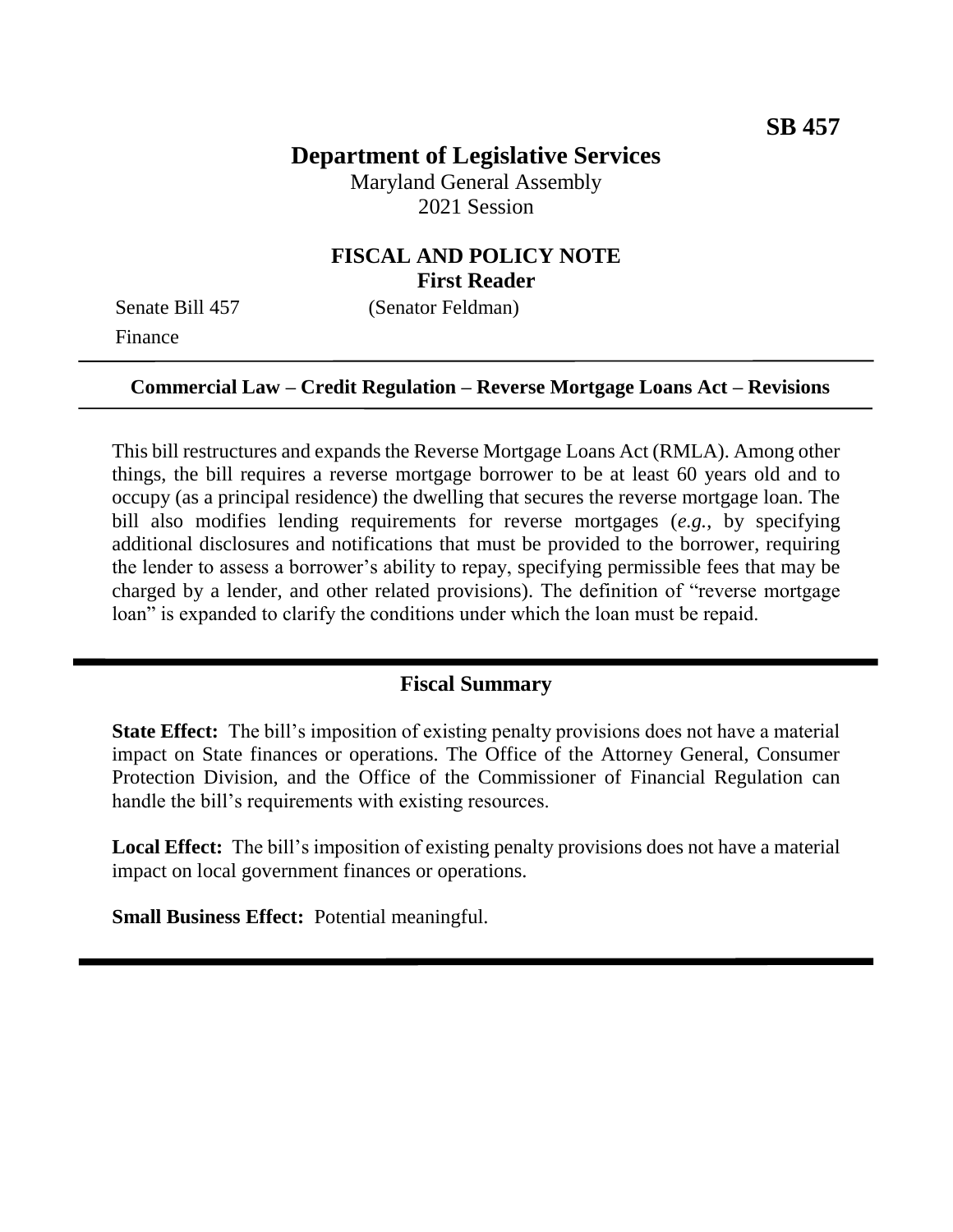# **Analysis**

#### **Bill Summary:**

### *Definition of Reverse Mortgage*

The expanded definition specifies that a reverse mortgage requires no payment of principal or interest until:

- the last surviving borrower dies;
- the borrower's principal residence is sold or otherwise transferred;
- the dwelling that secures the loan is no longer the borrower's principal residence;
- the borrower fails to occupy the dwelling within or during specified timeframes; or
- the borrower defaults under the terms of the loan.

For the purpose of determining a borrower's eligibility and benefits for a State means-tested program, as defined by the bill, payments from a reverse mortgage are treated as proceeds from a loan and not as income. Similarly, undisbursed funds are treated as equity and not as proceeds from a loan.

#### *Disclosure Requirements*

The bill establishes several new disclosure and notification requirements for reverse mortgage lenders. For example, at the time the lender or arranger of financing provides an application for a reverse mortgage loan to a prospective borrower, the lender (or arranger of financing) must provide a disclosure that explains any adjustable interest rate feature of the loan, including (1) the circumstances under which the interest rate may increase; (2) any limitations on the amount that the interest rate may increase; and (3) the effect of an increase in the interest rate. The lender or arranger of financing must also provide specified contact information for at least five counseling agencies. Additional disclosures, generally related to the borrower's liability under the reverse mortgage, are required (1) at least 10 days before the closing day for the reverse mortgage and (2) annually during the term of the reverse mortgage.

Before signing a reverse mortgage loan application, the prospective borrower must meet with a counseling agency and discuss each item in a checklist required under current law. The counseling agency must provide additional disclosures related to the tax and inheritance implications of a reverse mortgage.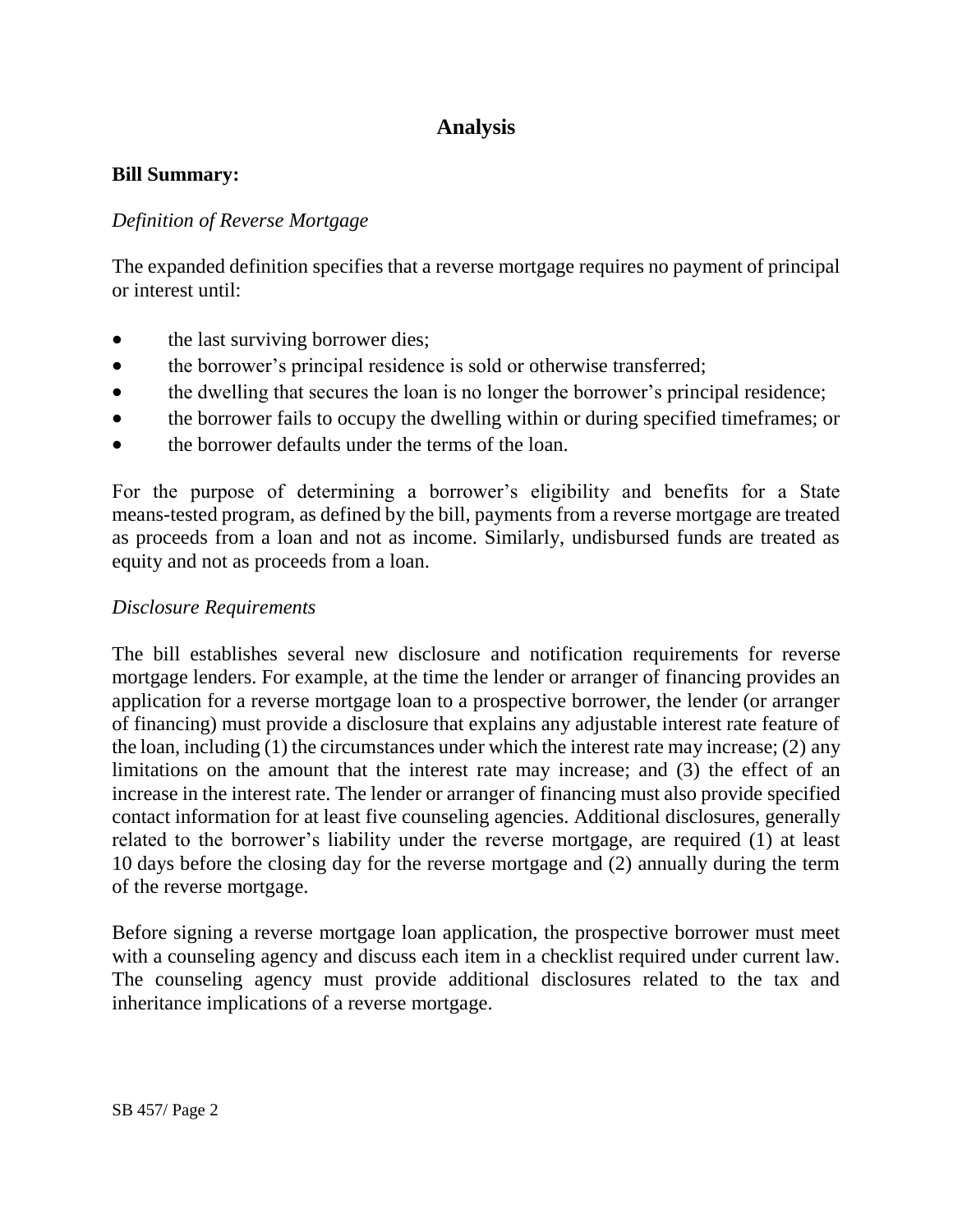After accepting, in writing, a lender's written commitment to make a reverse mortgage loan, the borrower may not be bound to the loan for at least seven days. A borrower may not waive this provision.

A lender who fails to make loan advances as required in the loan documents, and fails to cure an actual default after notice as specified in those loan documents, forfeits to the borrower three times the amount wrongfully withheld, plus interest at the legal rate.

#### *Permissible Fees*

A lender (or an arranger) of financing is authorized to collect the actual expenses that the lender (or arranger of financing) incurs in originating and closing the reverse mortgage loan, including (1) a fee for the arranger of financing if the arranger of financing and the lender do not share any pecuniary interest and (2) the actual amount that the lender paid for specified items.

#### *Ability to Repay*

Before loan approval, the lender must assess the financial capacity of the borrower to comply with the terms of the reverse mortgage loan and evaluate whether the loan is a sustainable solution for the borrower. The financial assessment must consider certain factors (such as the borrower's credit history). In addition, the financial assessment must meet specified federal requirements (or lender or investor financial assessment requirements that are reasonably similar to the federal requirements).

#### *Initiation of Foreclosure Proceedings*

In the event of a loan default, the bill also specifies certain procedures that must be followed before foreclosure proceedings can be initiated. Specifically, before a person initiates foreclosure proceedings on a reverse mortgage loan, the person must (1) send the borrower written notice that states the grounds for default and foreclosure and (2) provide the borrower at least 30 days to cure the borrower's default.

#### *Reverse Mortgage Lien*

The bill establishes that a reverse mortgage constitutes a lien against the subject property to the extent of all advances made under the loan documents (regardless of the purpose of the advance). The lien (and all interest accrued on advances) must have priority over any lien filed or recorded after recordation of a reverse mortgage.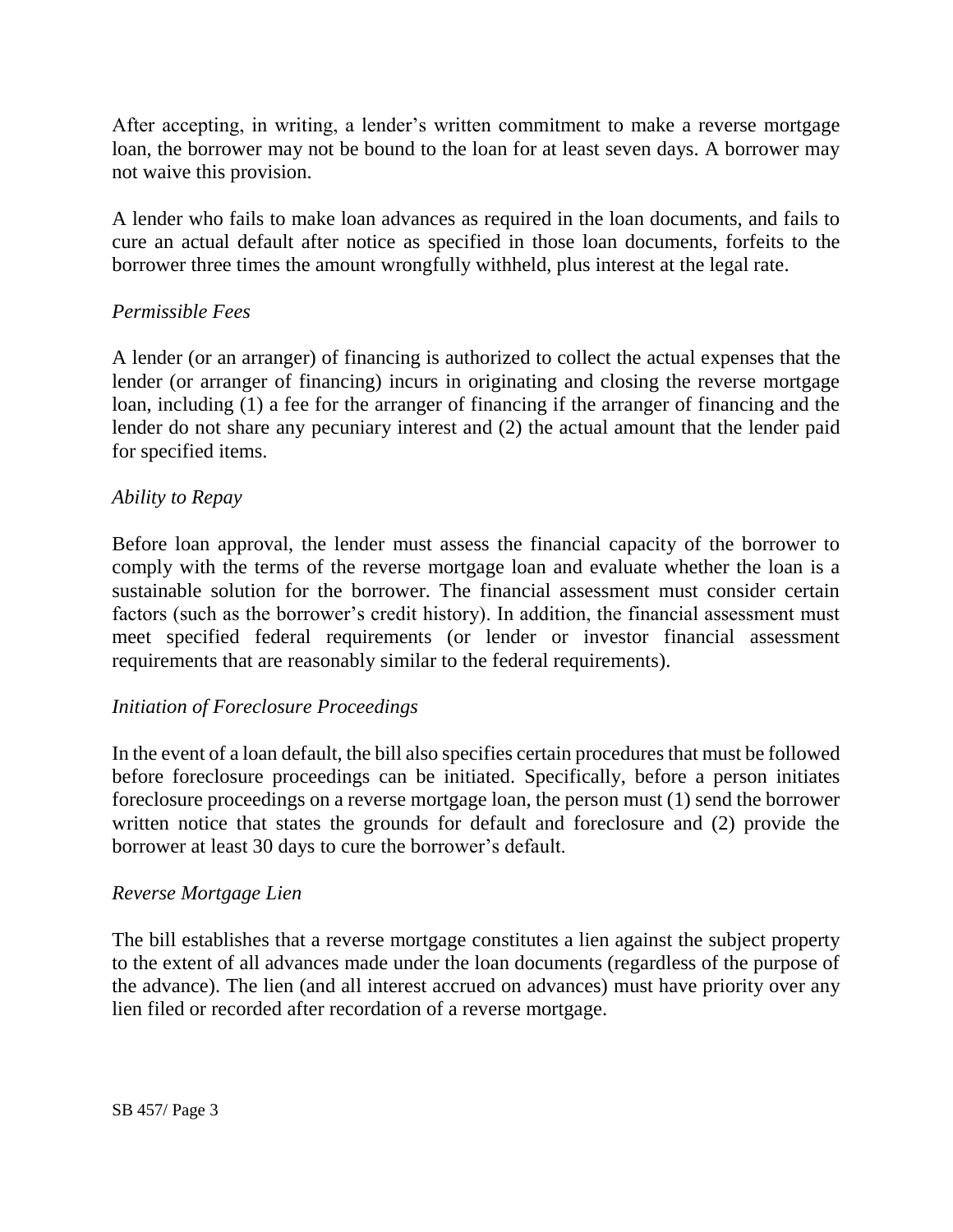### *Invalidation of Lien*

An arrangement, transfer, or lien subject to the bill's requirements may not be invalidated solely because of the failure of a lender comply with a provision of RMLA. However, this requirement does not preclude the application of any other civil remedies provided by law.

**Current Law:** A "reverse mortgage loan" is a nonrecourse loan that is secured by the borrower's principal dwelling; provides the borrower with purchase money proceeds, a lump sum payment, periodic cash advances, a line of credit, or any combination of those payments based on the equity in or value of the borrower's principal dwelling; and requires no payment of principal or interest until the full loan comes due and payable.

A lender that offers or makes a reverse mortgage loan secured by a dwelling in the State must conform to federal regulations governing federally insured Home Equity Conversion Mortgages (HECM loans) (HECM loans are federally insured reverse mortgages). RMLA applies to proprietary loans, which are not subject to federal regulation, as well as to federally insured HECM loans. However, a proprietary reverse mortgage loan is not subject to specified federal regulations that:

- limit origination fees;
- impose maximum claim amounts or other loan limit restrictions; or
- require specified insurance for the loan.

The bill repeals the provisions related to the applicability of federal regulations, but incorporates many of the federal regulatory provisions within RMLA.

### *Sales of Financial and Insurance Products – Prohibitions*

A lender is prohibited from requiring a borrower to purchase an annuity, a long-term care policy, or other financial or insurance product as a condition of receiving a reverse mortgage loan. A lender is also prohibited from referring a borrower to any person for the purchase of an annuity or any other financial product before the later of the closing of the reverse mortgage loan or the expiration of the borrower's right to rescind the loan agreement. However, a lender is not prohibited from offering to a borrower, or referring a borrower to a person for the purchase of, title insurance, hazard, flood, or other peril insurance, or other similar products that are customary under a reverse mortgage loan.

## *Required Disclosures and Counseling*

At the time a lender receives an application for a reverse mortgage loan, the lender must provide the prospective borrower with a checklist advising the borrower to discuss certain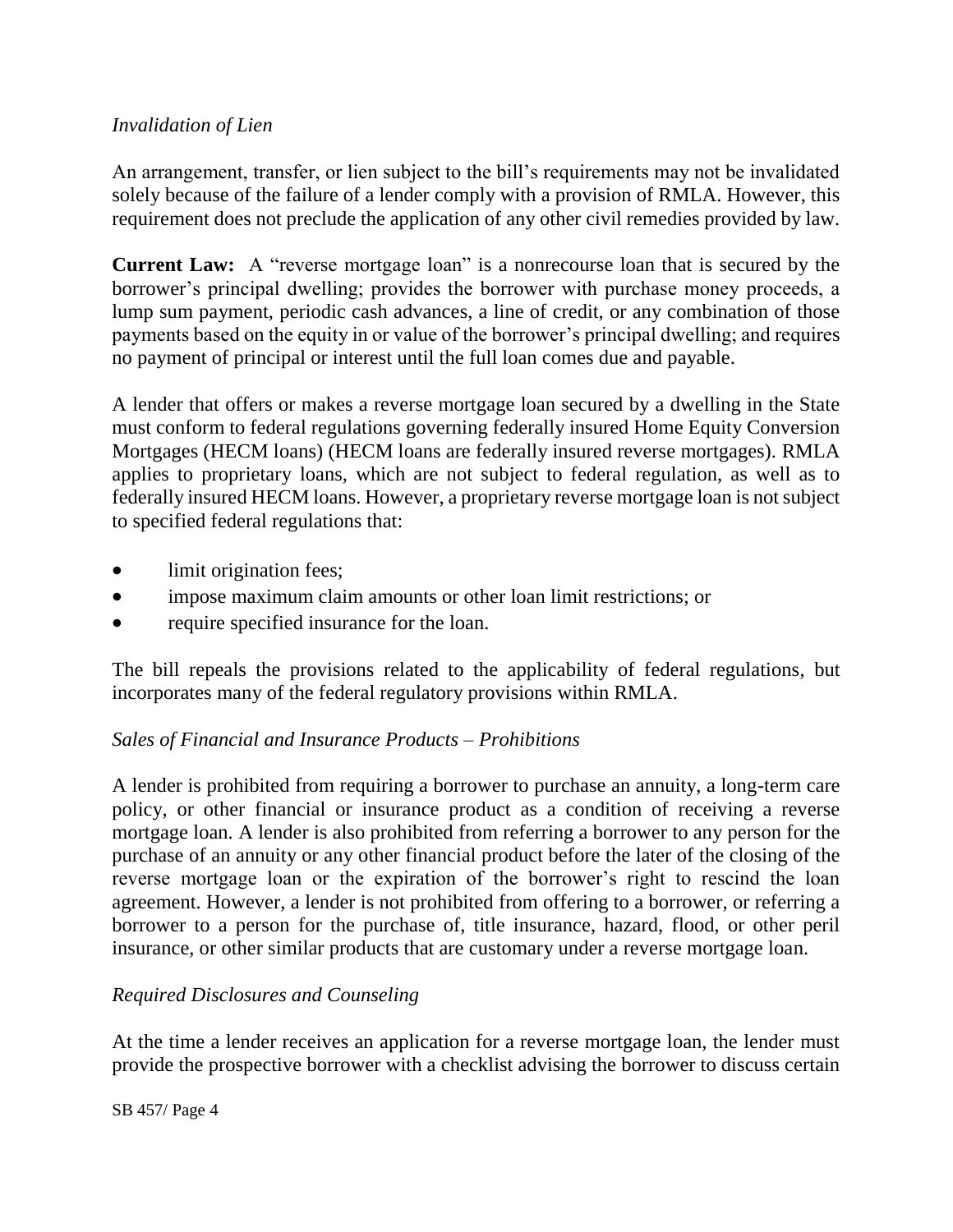issues that may affect a borrower's ability to manage a reverse mortgage loan with a housing counselor.

### *Penalties*

With respect to a federally insured HECM loan, if the lender violates any provision of RMLA, the lender is subject to the penalties applicable under federal law. With respect to a proprietary loan, if the lender violates RMLA's provisions, the lender is subject to the enforcement and penalty provisions of the Maryland Consumer Protection Act, excluding that Act's criminal penalty provisions.

### *Maryland Consumer Protection Act*

An unfair, abusive, or deceptive trade practice under the Maryland Consumer Protection Act (MCPA) includes, among other acts, any false, falsely disparaging, or misleading oral or written statement, visual description, or other representation of any kind which has the capacity, tendency, or effect of deceiving or misleading consumers. The prohibition against engaging in any unfair, abusive, or deceptive trade practice encompasses the offer for or actual sale, lease, rental, loan, or bailment of any consumer goods, consumer realty, or consumer services; the extension of consumer credit; the collection of consumer debt; or the offer for or actual purchase of consumer goods or consumer realty from a consumer by a merchant whose business includes paying off consumer debt in connection with the purchase of any consumer goods or consumer realty from a consumer.

The Consumer Protection Division is responsible for enforcing MCPA and investigating the complaints of aggrieved consumers. The division may attempt to conciliate the matter, issue a cease and desist order, or file a civil action in court. A merchant who violates MCPA is subject to a fine of up to \$10,000 for each violation and up to \$25,000 for each repetition of the same violation. In addition to any civil penalties that may be imposed, unless otherwise specified, any person who violates MCPA is guilty of a misdemeanor and, on conviction, is subject to a fine of up to \$1,000 and/or imprisonment for up to one year.

**Small Business Effect:** Any small business reverse mortgage lenders in the State are affected by the bill, which makes significant changes to the State's reverse mortgage lending standards and requirements. However, the Department of Legislative Services advises there is insufficient data to determine exactly how many small business lenders in the State may be affected by the bill's changes and how significantly the bill may affect the operations of such businesses.